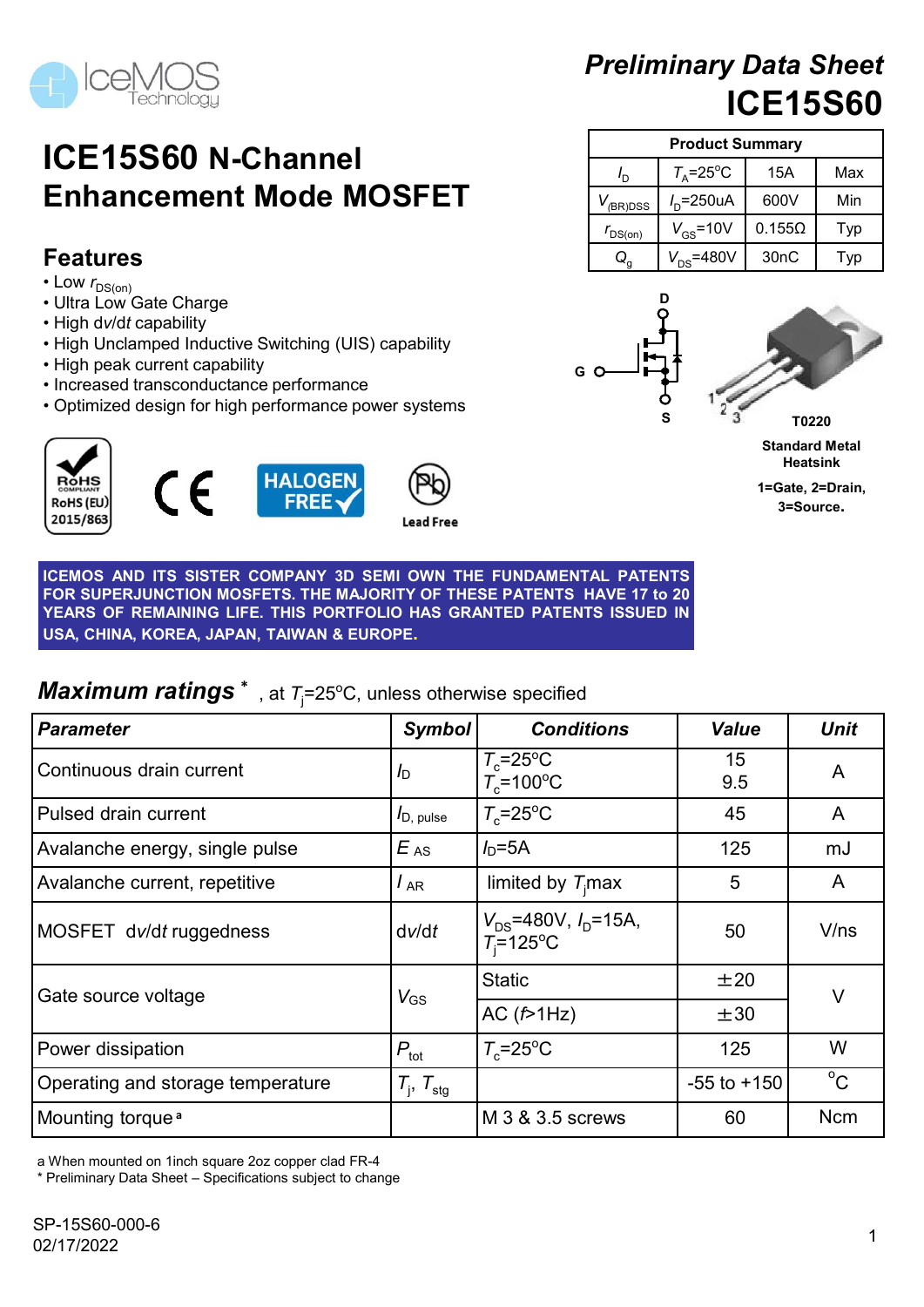

|                                                                                                      |                     |                                                        | <b>Preliminary Data Sheet</b> |               | <b>ICE15S60</b>          |             |
|------------------------------------------------------------------------------------------------------|---------------------|--------------------------------------------------------|-------------------------------|---------------|--------------------------|-------------|
|                                                                                                      |                     |                                                        |                               | <b>Values</b> |                          |             |
| <b>Parameter</b>                                                                                     | Symbol              | <b>Conditions</b>                                      | Min                           | Typ           | Max                      | <b>Unit</b> |
| <b>Thermal characteristics</b>                                                                       |                     |                                                        |                               |               |                          |             |
| Thermal resistance, junction-<br>case <sup>a</sup>                                                   | $R_{thJC}$          |                                                        |                               |               | 1.0                      |             |
| Thermal resistance, junction-<br>ambient <sup>a</sup>                                                | $R_{thJA}$          | leaded                                                 |                               |               | 62                       | °C/W        |
| Soldering temperature, wave<br>soldering only allowed at leads                                       | $T_{\text{ sold}}$  | 1.6mm (0.063in.) from<br>case for 10 s                 |                               |               | 260                      | $^{\circ}C$ |
| <b>Electrical characteristics</b> $\overline{b}$ , at $T_i=25^{\circ}$ C, unless otherwise specified |                     |                                                        |                               |               |                          |             |
| <b>Static characteristics</b>                                                                        |                     |                                                        |                               |               |                          |             |
| Drain-source breakdown voltage V <sub>(BR)DSS</sub>                                                  |                     | $V_{GS} = 0 \text{ V}, I_D = 250 \mu \text{A}$         | 600                           | 640           |                          |             |
| Gate threshold voltage                                                                               | $V_{\text{GS(th)}}$ | $V_{DS} = V_{GS}$ , $I_D = 250 \mu A$                  | 2.1                           | 3             | 3.9                      | $\vee$      |
|                                                                                                      |                     | $V_{DS} = 600V, V_{GS} = 0V,$<br>$T_i = 25$ °C         |                               | 0.1           | $\mathbf 1$              |             |
| Zero gate voltage drain current                                                                      | $I_{\text{DSS}}$    | $V_{DS} = 600V, V_{GS} = 0V,$<br>$T_i = 150^{\circ}$ C |                               | 100           | $\overline{\phantom{a}}$ | μA          |
| l Gate source leakage current                                                                        | $I$ <sub>GSS</sub>  | $V_{\text{GS}} = \pm 20$ V. $V_{\text{DS}} = 0V$       |                               |               | 100                      | nA          |

## Electrical characteristics  $b$ , at  $T_1=25^{\circ}$ C, unless otherwise specified

#### Static characteristics

| Thermal Characteristics                                                                              |                       |                                                                   |                          |                          |                          |             |
|------------------------------------------------------------------------------------------------------|-----------------------|-------------------------------------------------------------------|--------------------------|--------------------------|--------------------------|-------------|
| Thermal resistance, junction-<br>case <sup>a</sup>                                                   | $R_{thJC}$            |                                                                   |                          |                          | 1.0                      |             |
| Thermal resistance, junction-<br>∣ambient ª                                                          | $R_{thJA}$            | leaded                                                            |                          |                          | 62                       | °C/W        |
| Soldering temperature, wave<br>soldering only allowed at leads                                       | $T_{\,\mathrm{gold}}$ | 1.6mm (0.063in.) from<br>case for 10 s                            |                          |                          | 260                      | $\rm ^{o}C$ |
| <b>Electrical characteristics</b> $\overline{b}$ , at $T_i=25^{\circ}$ C, unless otherwise specified |                       |                                                                   |                          |                          |                          |             |
| <b>Static characteristics</b>                                                                        |                       |                                                                   |                          |                          |                          |             |
| Drain-source breakdown voltage V <sub>(BR)DSS</sub>                                                  |                       | $V_{GS} = 0 \text{ V}, I_D = 250 \mu \text{A}$                    | 600                      | 640                      | $\overline{\phantom{a}}$ | $\vee$      |
| Gate threshold voltage                                                                               | $V_{\text{GS(th)}}$   | $V_{DS} = V_{GS}$ , $I_D = 250 \mu A$                             | 2.1                      | 3                        | 3.9                      |             |
|                                                                                                      |                       | $V_{DS} = 600V$ , $V_{GS} = 0V$ ,<br>$T_i = 25$ °C                |                          | 0.1                      |                          |             |
| Zero gate voltage drain current                                                                      | $I_{\text{DSS}}$      | $V_{DS} = 600V, V_{GS} = 0V,$<br>$T_i = 150^{\circ}$ C            | $\overline{\phantom{0}}$ | 100                      | $\overline{\phantom{0}}$ | μA          |
| Gate source leakage current                                                                          | $I_{\rm GSS}$         | $V_{GS} = \pm 20$ V, $V_{DS} = 0V$                                |                          | $\overline{\phantom{0}}$ | 100                      | nA          |
| Drain-source                                                                                         |                       | $V_{GS}$ =10V, $I_D$ =7.5A,<br>$T_i = 25$ °C                      | $\blacksquare$           |                          | $0.155$ 0.175            |             |
| on-state resistance                                                                                  | $R_{\rm DS\,(on)}$    | $V_{GS}$ =10V, $I_D$ =7.5A,<br>$T_i = 150^{\circ}$ C              | $\blacksquare$           | 0.44                     |                          | Ω           |
| Gate resistance                                                                                      | $R_{\rm G}$           | $f=1$ MHZ, open drain                                             |                          | 1.2                      | $\overline{a}$           | Ω           |
| <b>Dynamic characteristics</b>                                                                       |                       |                                                                   |                          |                          |                          |             |
| Input capacitance                                                                                    | $C_{\text{iss}}$      | $V_{GS}=0$ V, $V_{DS}=25$ V,<br>$f=1$ MHz                         |                          | 1300                     |                          | pF          |
| Output capacitance                                                                                   | $C_{\rm oss}$         | $V_{\text{GS}} = 0 \text{ V}$ , $V_{\text{DS}} = 100 \text{ V}$ , |                          | 56                       |                          |             |
| Reverse transfer capacitance                                                                         | $C_{\text{rss}}$      | $f=1$ MHz                                                         |                          | 1.4                      |                          | pF          |
| Transconductance                                                                                     | $g_{\rm fs}$          | $V_{DS}$ >2* $I_D$ * $R_{DS}$ , $I_D$ =7.5A                       |                          | 16                       | $\overline{\phantom{0}}$ | S           |
| Turn-on delay time                                                                                   | $t_{\sf d(on)}$       |                                                                   | $\blacksquare$           | 17.6                     |                          |             |
| Rise time                                                                                            | $t_{\mathsf{r}}$      | $V_{DS} = 380V$ , $V_{GS} = 10V$ ,<br>$ID=7.5A$ , $RG=4\Omega$    |                          | 7.7                      |                          |             |
| Turn-off delay time                                                                                  | $t_{\sf d(off)}$      | (External)                                                        |                          | 51.7                     |                          | ns          |
|                                                                                                      |                       |                                                                   |                          |                          |                          |             |

## Dynamic characteristics

|                                |                                | $T_i = 150$ °C                                                                 |                          | 100            |               |    |
|--------------------------------|--------------------------------|--------------------------------------------------------------------------------|--------------------------|----------------|---------------|----|
| Gate source leakage current    | $I_{\text{GSS}}$               | $V_{GS} = \pm 20$ V, $V_{DS} = 0V$                                             |                          | $\blacksquare$ | 100           | nA |
| Drain-source                   |                                | $V_{GS}$ =10V, $I_D$ =7.5A,<br>$T_i = 25$ °C                                   | $\overline{\phantom{0}}$ |                | $0.155$ 0.175 | Ω  |
| on-state resistance            | $R_{DS\, (on)}$                | $V_{GS}$ =10V, $I_D$ =7.5A,<br>$T_i = 150^{\circ}$ C                           |                          | 0.44           |               |    |
| Gate resistance                | $R_{\rm G}$                    | $f=1$ MHZ, open drain                                                          |                          | 1.2            |               | Ω  |
| <b>Dynamic characteristics</b> |                                |                                                                                |                          |                |               |    |
| Input capacitance              | $C_{\text{iss}}$               | $V_{GS}=0$ V, $V_{DS}=25$ V,<br>$f=1$ MHz                                      |                          | 1300           |               | pF |
| Output capacitance             | $C_{\rm oss}$                  | $V_{\text{GS}} = 0 \text{ V}$ , $V_{\text{DS}} = 100 \text{ V}$ ,              | $\blacksquare$           | 56             |               |    |
| Reverse transfer capacitance   | $C_{\text{rss}}$               | $f=1$ MHz                                                                      | -                        | 1.4            |               | pF |
| Transconductance               | $g_{\rm fs}$                   | $V_{DS}$ >2* $I_D$ * $R_{DS}$ , $I_D$ =7.5A                                    | $\blacksquare$           | 16             |               | S  |
| Turn-on delay time             | $t_{\text{d}(on)}$             |                                                                                | $\overline{\phantom{a}}$ | 17.6           |               |    |
| Rise time                      | $\mathsf{L}_{\mathsf{\Gamma}}$ | $V_{DS} = 380V, V_{GS} = 10V,$<br>$I_D$ =7.5A, $R_G$ =4 $\Omega$<br>(External) |                          | 7.7            |               | ns |
| Turn-off delay time            | $t_{\mathsf{d}(\mathsf{off})}$ |                                                                                |                          | 51.7           |               |    |
|                                |                                |                                                                                |                          | 3.9            |               |    |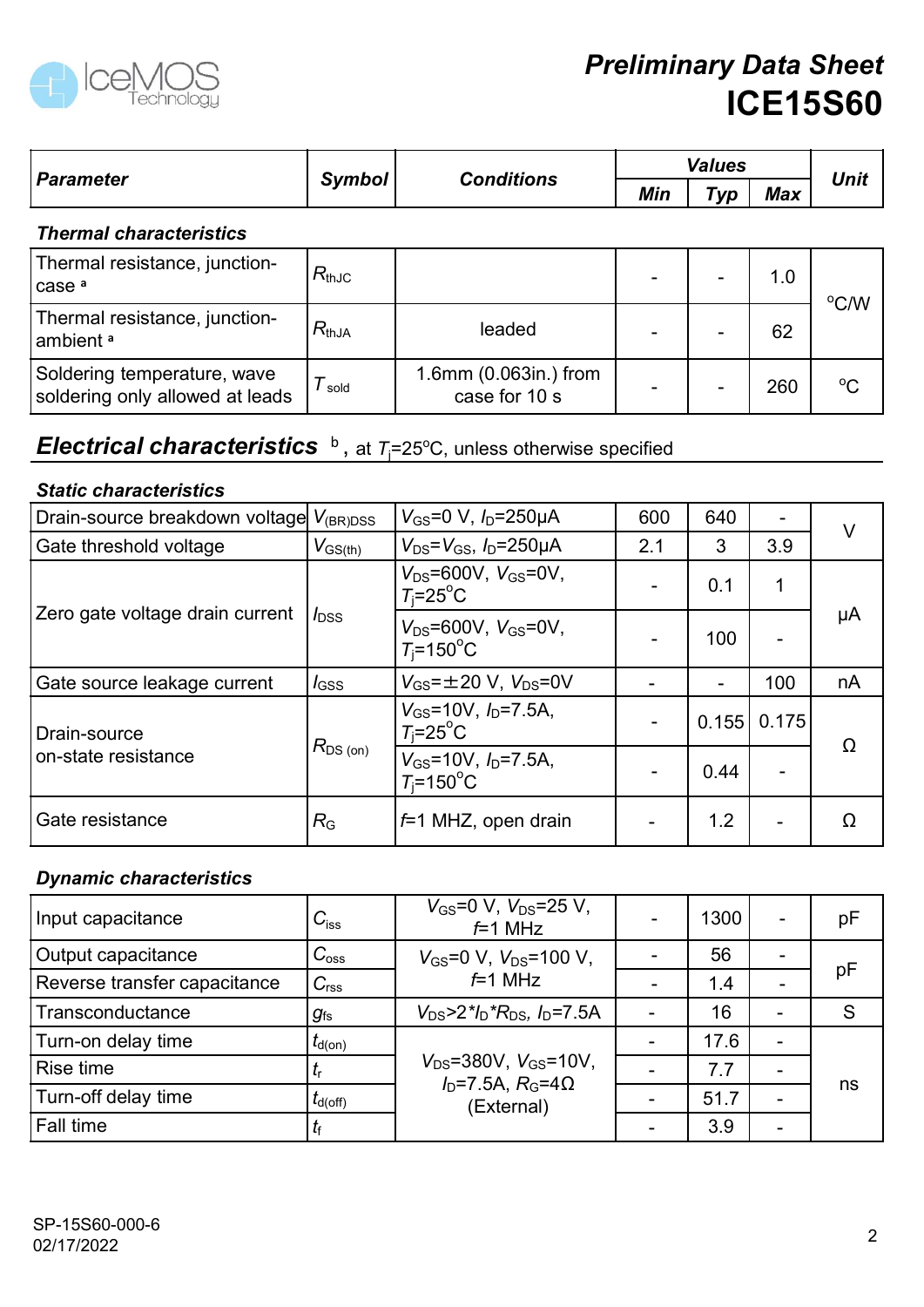

|                               |                      |                                                            |                              | <b>Values</b>  |                          | <b>ICE15S60</b> |
|-------------------------------|----------------------|------------------------------------------------------------|------------------------------|----------------|--------------------------|-----------------|
| <b>Parameter</b>              | <b>Symbol</b>        | <b>Conditions</b>                                          | Min                          | Typ            | <b>Max</b>               | <b>Unit</b>     |
| Gate charge characteristics   |                      |                                                            |                              |                |                          |                 |
| Gate to source charge         | $Q_{gs}$             |                                                            |                              | $6\phantom{1}$ |                          |                 |
| Gate to drain charge          | $Q_{\text{gd}}$      | $V_{DS}$ =480 V, $I_D$ =15A,<br>$V_{GS}$ =0 to 10 V        | $\overline{\phantom{a}}$     | 9              | ٠                        | nC              |
| Gate charge total             | $Q_{g}$              |                                                            | $\overline{\phantom{a}}$     | 30             | $\overline{\phantom{a}}$ |                 |
| Gate plateau voltage          | $V_{\text{plateau}}$ |                                                            | $\overline{\phantom{a}}$     | 5.5            | $\overline{\phantom{a}}$ | $\vee$          |
| <b>Reverse Diode</b>          |                      |                                                            |                              |                |                          |                 |
| Continuous forward current    | $I_{\rm S}$          | $V_{GS} = 0V$                                              | $\blacksquare$               |                | 15                       | $\mathsf{A}$    |
| Diode forward voltage         | $V_{SD}$             | $V_{GS}$ =0V, $I_{S=}I_F$                                  | $\sim$                       | 0.9            | 1.2                      | $\vee$          |
| Reverse recovery time         | $t_{\rm rr}$         |                                                            | $\blacksquare$               | 300            | $\blacksquare$           | ns              |
| Reverse recovery charge       | $Q_{rr}$             | $V_{RR} = 480V, I_{S} = I_F,$<br>$d_{iF}/d_{t} = 100$ A/µS | $\qquad \qquad \blacksquare$ | 4              | $\overline{\phantom{0}}$ | $\mu$ C         |
| Peak reverse recovery current | $I_{\rm rm}$         |                                                            | ٠                            | 20             | $\blacksquare$           | $\mathsf{A}$    |





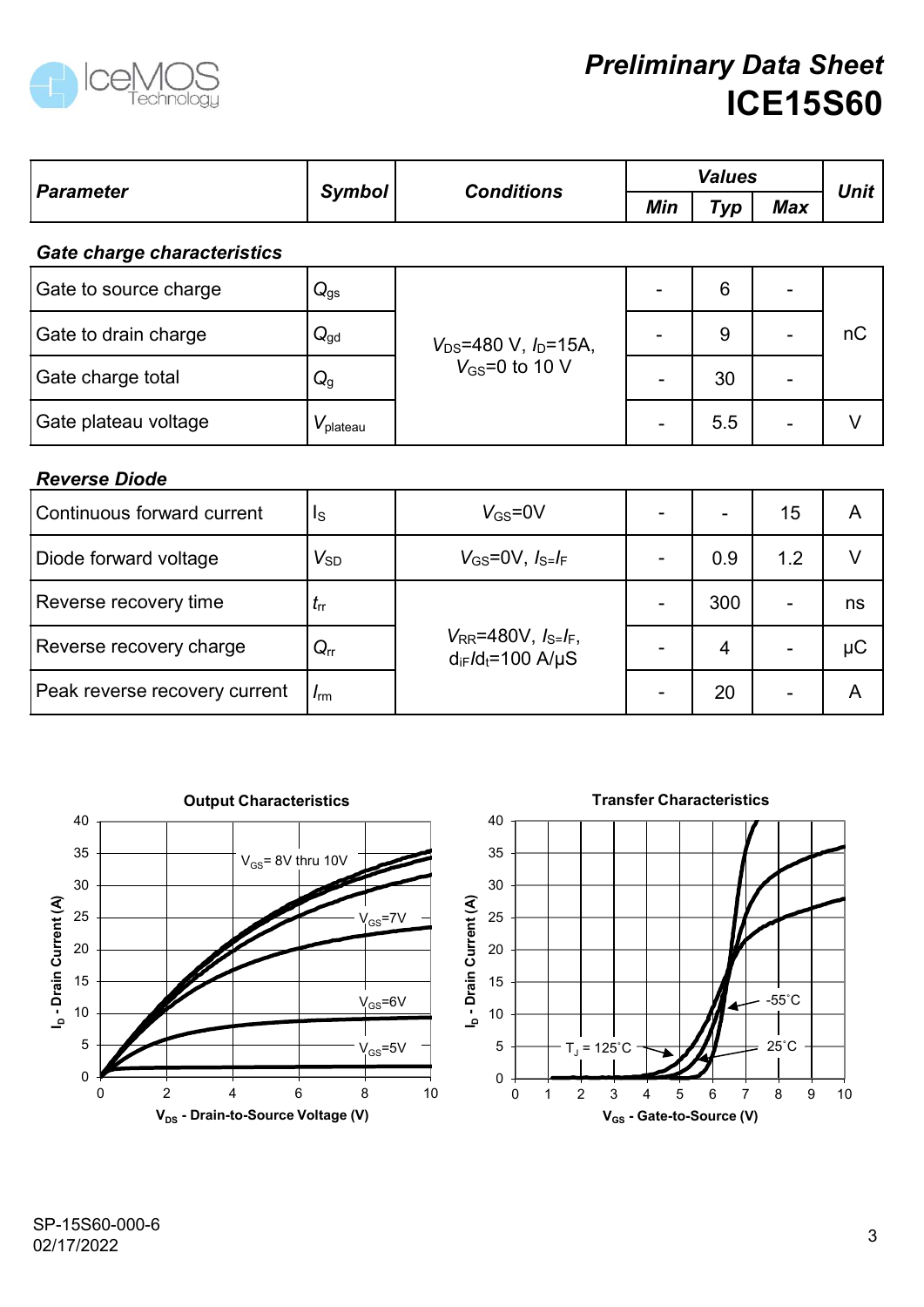



SP-15S60-000-6 02/17/2022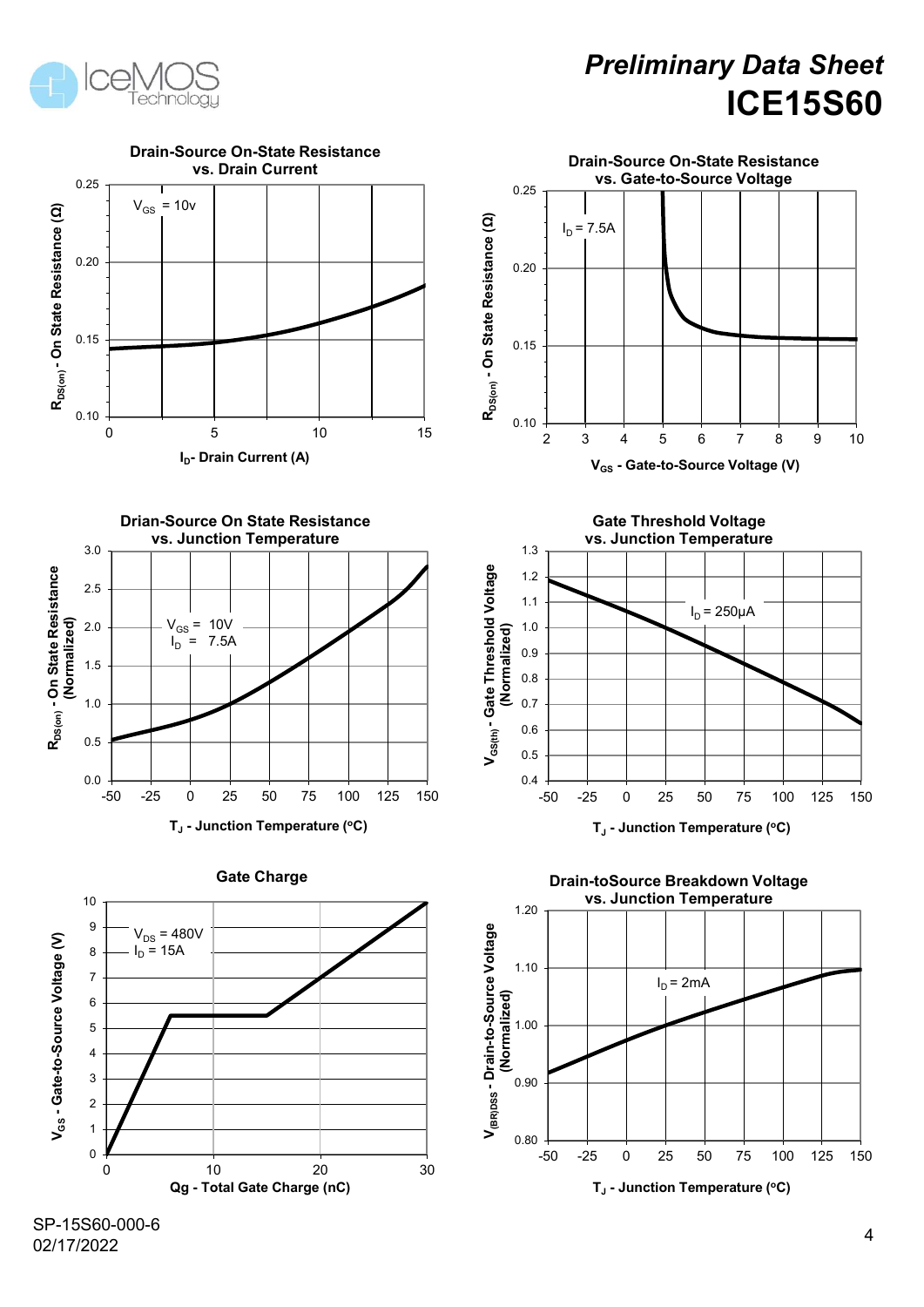







#### Maximum Rated Forward Biased Safe Operating Area





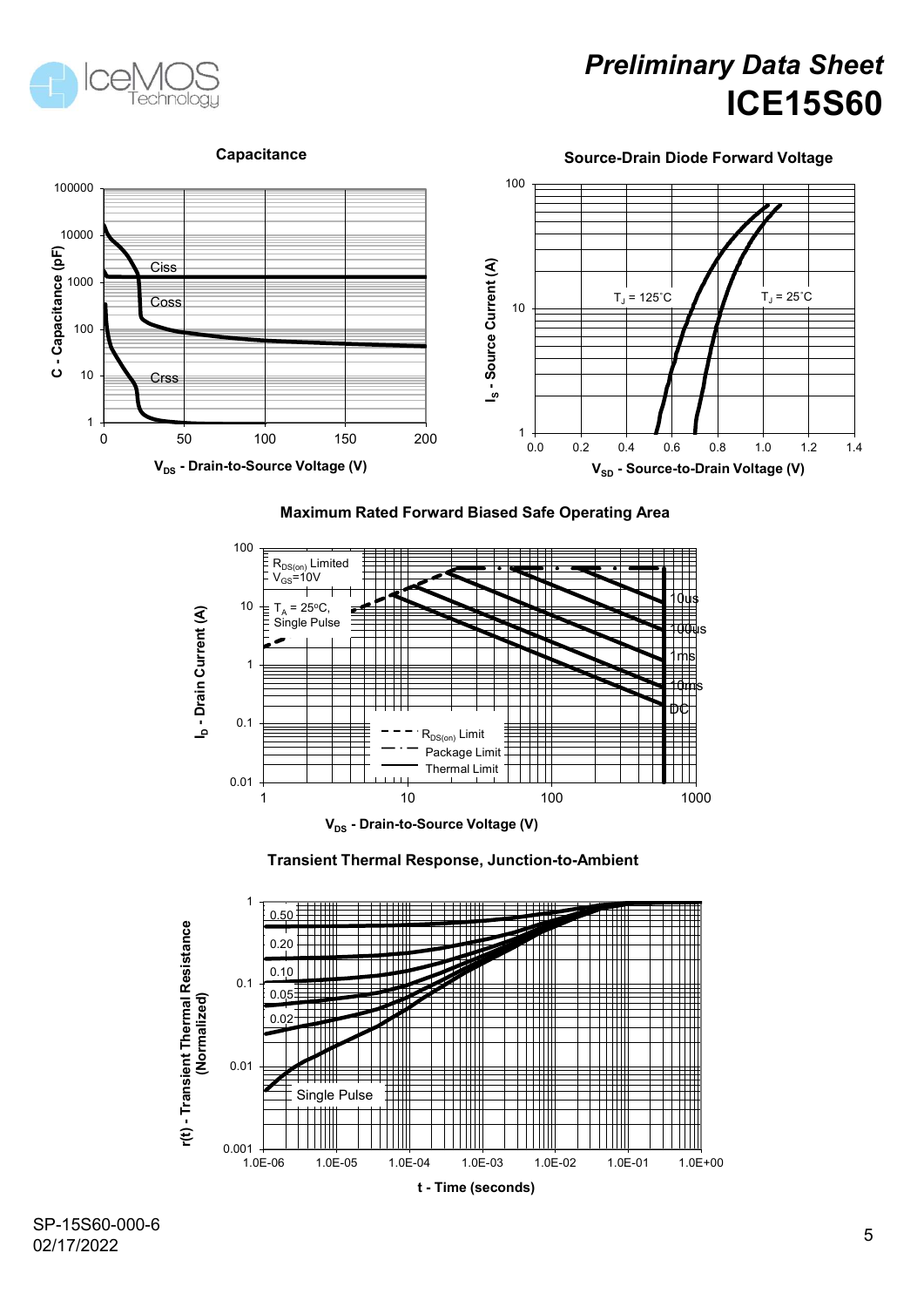

# Package Outline: TO-220



SP-15S60-000-6 02/17/2022 <sup>6</sup>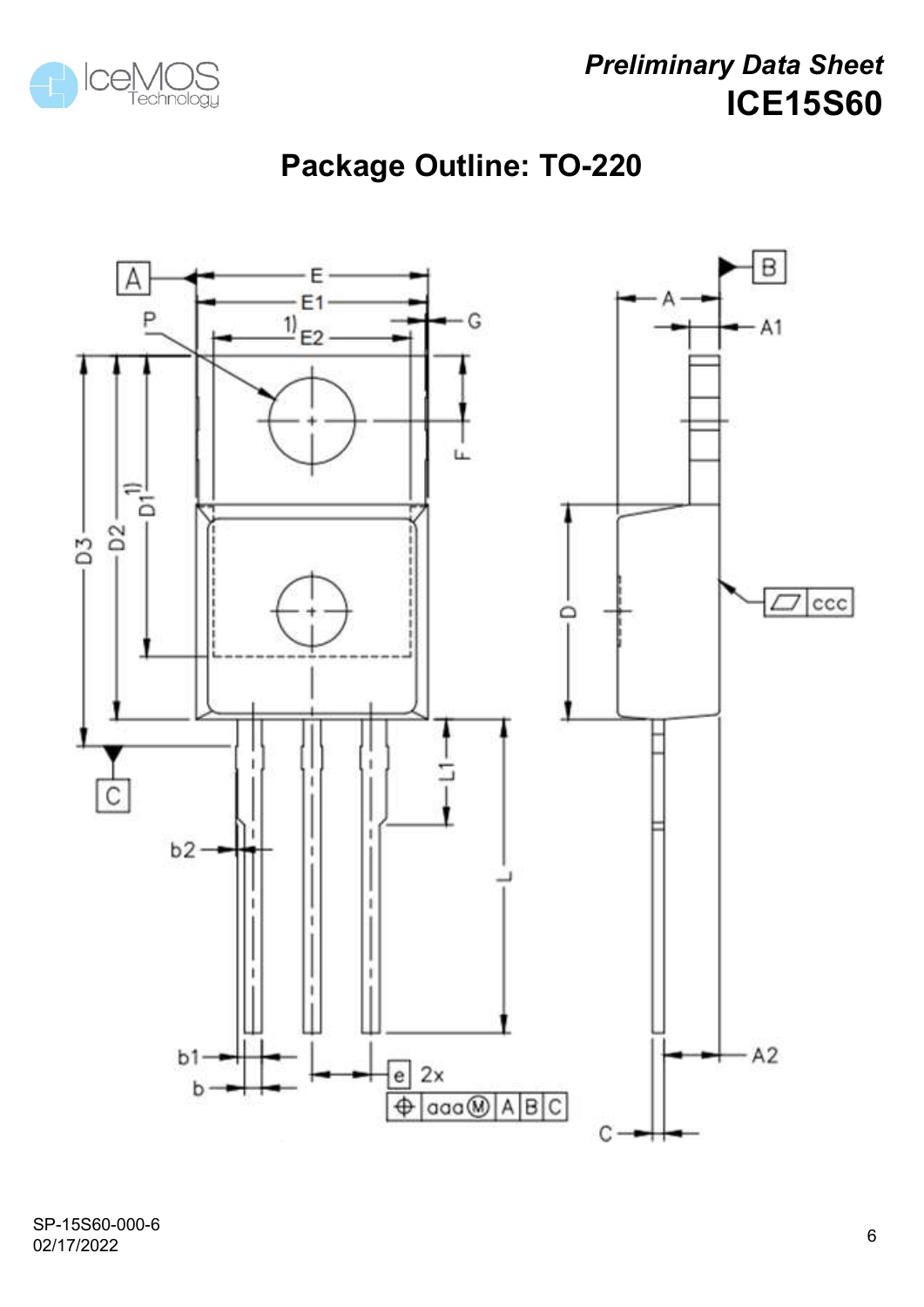

## Package Outline: TO-220

#### NOTE:

- 1). TYPICAL METAL SURFACE Min. X=7.25 / Y=12.3
- ALL METAL SURFACES: TIN PLATED EXCEPT AREA OF CUT
- 2. DIMENSIONING & TOLERANCEING CONFIRM TO
- ASME Y14.5M-1994. 3. ALL DIMENSIONS ARE IN MILLIMETERS. ANGLES ARE IN DEGREES.
- **4. RADIUS ON TERMINAL IS OPTIONAL.**
- 5. GENERAL TOLERANCES LINEAR ±0.05
- 6. PLASTIC BODY ANGLES: 5° UNLESS OTHERWISE SPECIFIED.
- 7. PLASTIC BODY RADIUS: MAX. 0.25 UNLESS OTHERWISE SPECIFIED.
- 8 PLASTIC BODY FINISHIN: MATT FINISHING Ra=1 7~2 MICRONS
- 9. MISMATCH MAX = 0.05 (CAVITY TO HOLE AXIS)}

10. ASTERISKED QUOTES ARE SUBJECTED TO THE SPC CALCULATION  $(Cp,K,Cpk)$ .

| SYMBOL         | <b>MIN</b> | <b>MAX</b> |  |  |  |  |
|----------------|------------|------------|--|--|--|--|
| А              | 4.20       | 4.60       |  |  |  |  |
| A1             | 1.20       | 1.40       |  |  |  |  |
| A <sub>2</sub> | 2.20       | 2.60       |  |  |  |  |
| b              | 0.65       | 0.85       |  |  |  |  |
| b1             | 0.95       | 1.15       |  |  |  |  |
| b2             |            | 0.15       |  |  |  |  |
| с              | 0.40       | 0.60       |  |  |  |  |
| $\mathbf D$    | 9.05       | 9.45       |  |  |  |  |
| D1             | 12.95 REF. |            |  |  |  |  |
| D <sub>2</sub> | 15.35      | 15.95      |  |  |  |  |
| D <sub>3</sub> | 16.50      | 17.10      |  |  |  |  |
| E              | 9.80       | 10.20      |  |  |  |  |
| E1             | 9.70       | 10.10      |  |  |  |  |
| E <sub>2</sub> | 8.50 REF.  |            |  |  |  |  |
| e              | 2.54 BSC   |            |  |  |  |  |
| $\mathbf F$    | 2.60       | 3.00       |  |  |  |  |
| G              | 0.10 REF.  |            |  |  |  |  |
| L              | 13.00      | 14.00      |  |  |  |  |
| L1             | 4.35       | 4.75       |  |  |  |  |
| $\mathbf{P}$   | 3.55       | 3.85       |  |  |  |  |
| aaa            | 0.25       |            |  |  |  |  |
| ccc            | 0.05       |            |  |  |  |  |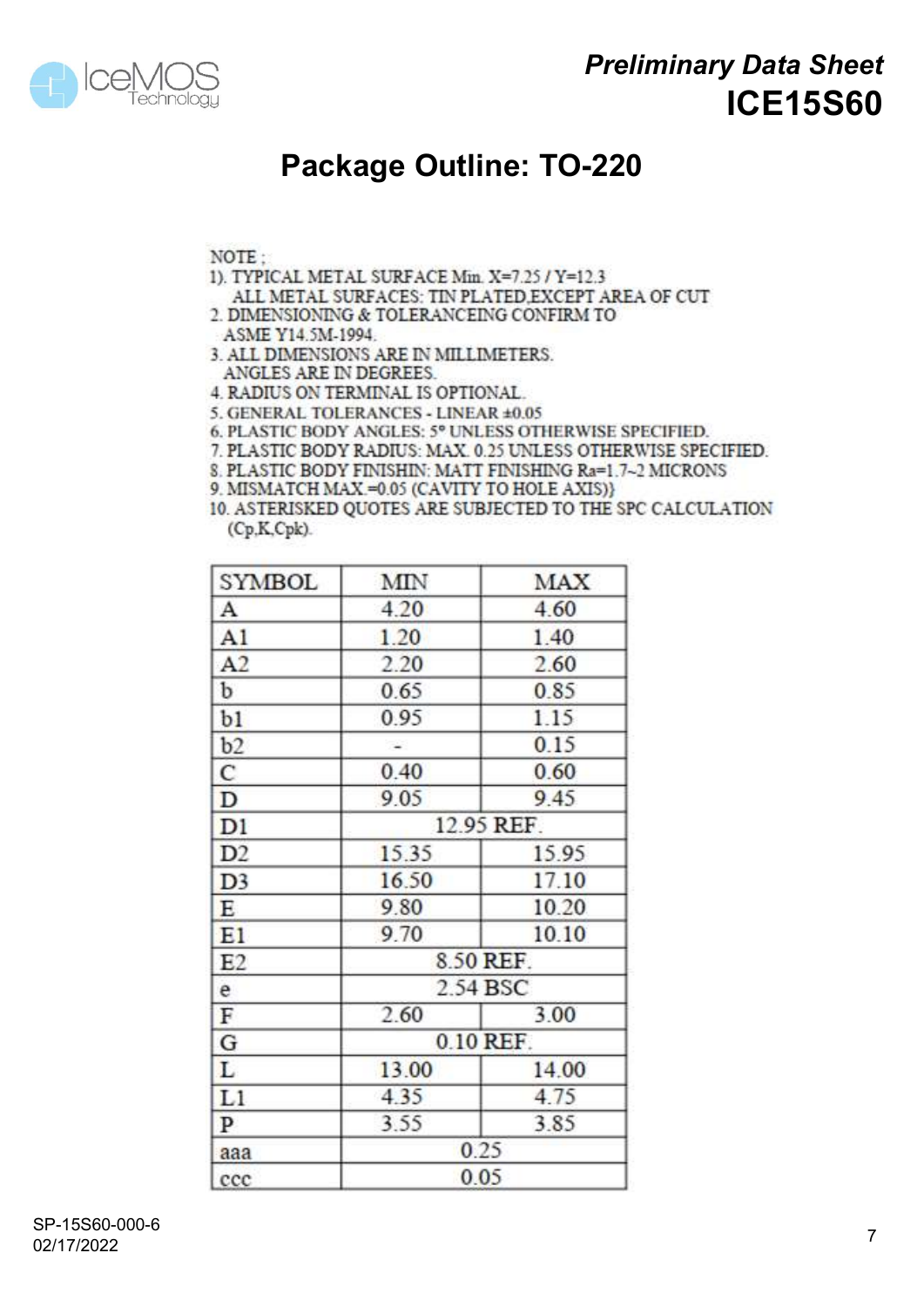

## ICEMOS SUPERJUNCTION PATENT PORTFOLIO

### ICEMOS GRANTED PATENTS

US7,429,772 US7,439,178 US7,446,018 US7,579,607 US7,723,172 US7,795,045 US7,846,821 US7,944,018 US8,012,806 US8,030,133

## 3D SEMI PATENTS LICENSED TO ICEMOS

US7,041,560B2 US7,023,069B2 US7,364,994 US7,227,197B2 US7,304,944B2 US7,052,982B2 US7,339,252 US7,410,891 US7,439,583 US7,227,197B2 US6,635,906 US6,936,867 US7,015,104 US9,109,110 US7,271,067 US7,354,818 US7,052,982, US7,199,006B2  $(0.87, 304, 944B2$ <br>  $(0.87, 339, 252$ <br>  $(0.87, 439, 582$ <br>  $(0.87, 439, 583)$ <br>  $(0.86, 936, 865, 906)$ <br>  $(0.86, 936, 867)$ <br>  $(0.86, 936, 867)$ <br>  $(0.87, 949, 110)$ <br>  $(0.87, 271, 067)$ <br>  $(0.87, 199, 006B2)$ <br>
Note: additiona US7, 052, 982B2<br>
US7, 339, 252<br>
US7, 410, 891<br>
US7, 410, 891<br>
US7, 227, 197B2<br>
US6, 635, 906<br>
US6, 936, 867<br>
US7, 015, 110<br>
US9, 109, 110<br>
US7, 052, 982,<br>
Note: additional patents in China, Korea, Japan, Taiwan, Europe ha